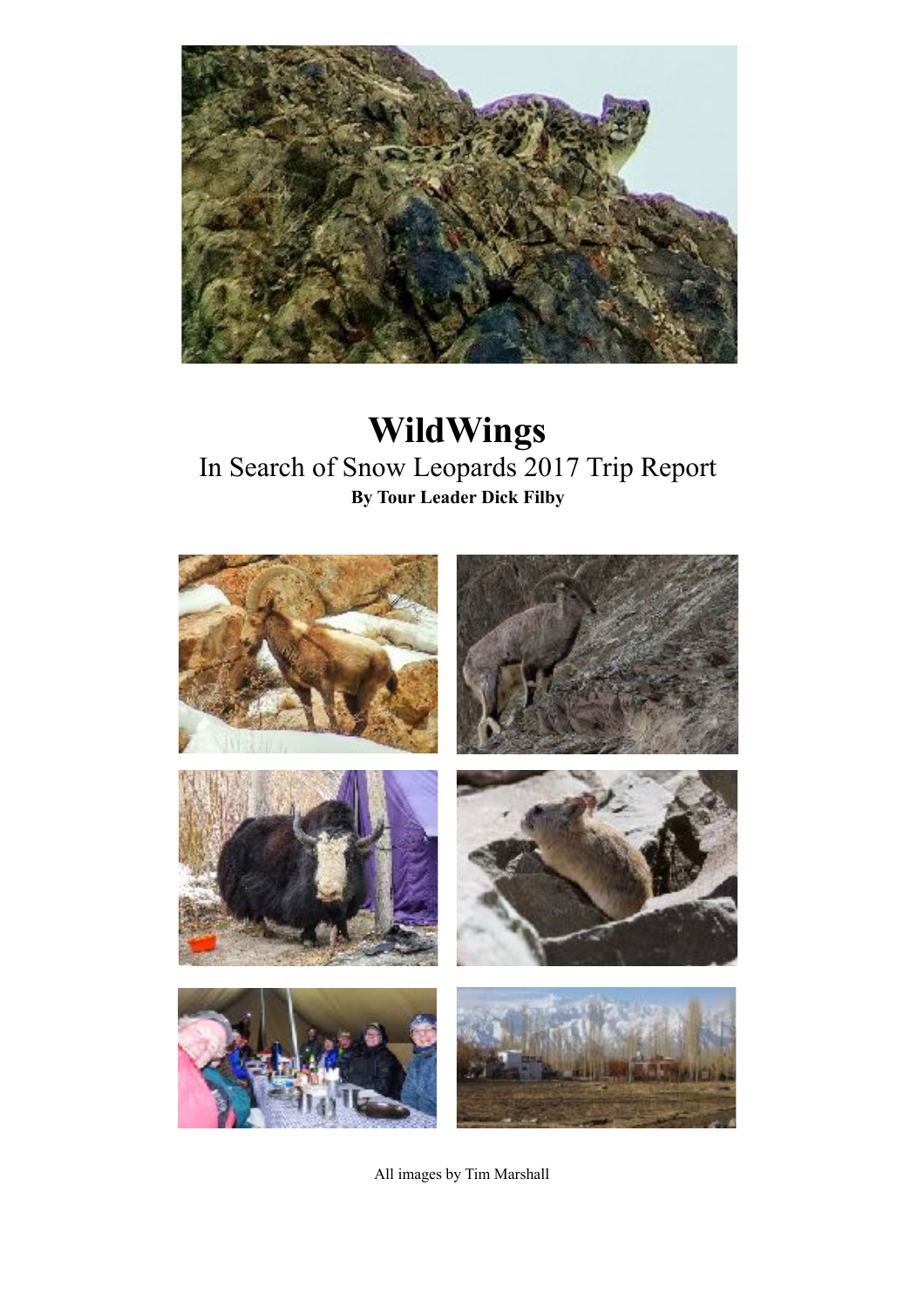

Having just returned from Ladakh for the fourth year running, I am sitting here back in England reeling and luxuriating on how well the 2017 trip went. The headlines begin to tell the story, but much of the fulfilment was in the detail and the crystal clear views in the wonderful clear air of Ladakh. The scenery was itself a major highlight. The weather was kind, with scarcely any new snow, never more than the occasional light breeze, some lovely sunny weather, and overnight lows that were, as expected, quite spring-like. After three years of successfully watching Snow Leopard in a row, I set off this year with some trepidation of group managing expectations……. but we ended up breaking our own record….

Well, we had for us an amazing eight days on which we saw Snow Leopards during the main tour and the first extension. Not all of them were found by our incredible spotters either, as Tim, one of the clients, also found one of them! Well done mate – I know that you'll be dining out on that for a few years to come. Our views of the Snow Leopards were unusual in another way this year, in-as-much as most of our sightings involved many hours watching the animals hunt by day, with, on one occasion, a Snow Leopard at full tilt and closing in on a Blue Sheep that miraculously escaped after the Snow Leopard got within 10 metres or so. A couple of days later we were spellbound again, this time watching a Snow Leopard standing majestic on the skyline of a ridge high above us in the National Park, calling for a mate, the sound echoing around the valley in the last of the afternoon sunshine. Each and every one of our first four full days in the Park gave us prolonged views of Snow Leopard, and just imagine how pleased everyone was when the very first was visible from camp itself, on the first morning, before breakfast! During the subsequent days there were several times when not only was there a Snow Leopard visible, but it was clear, sharp and showing well in the telescopes, causing repeated gasps of pleasure and delight. Close, but not so close for framefilling photos for the big lens cameras. However, I saw some excellent digiscoping results as seen in the back of some folks cameras and phones. If that included you, please forward us your best ones!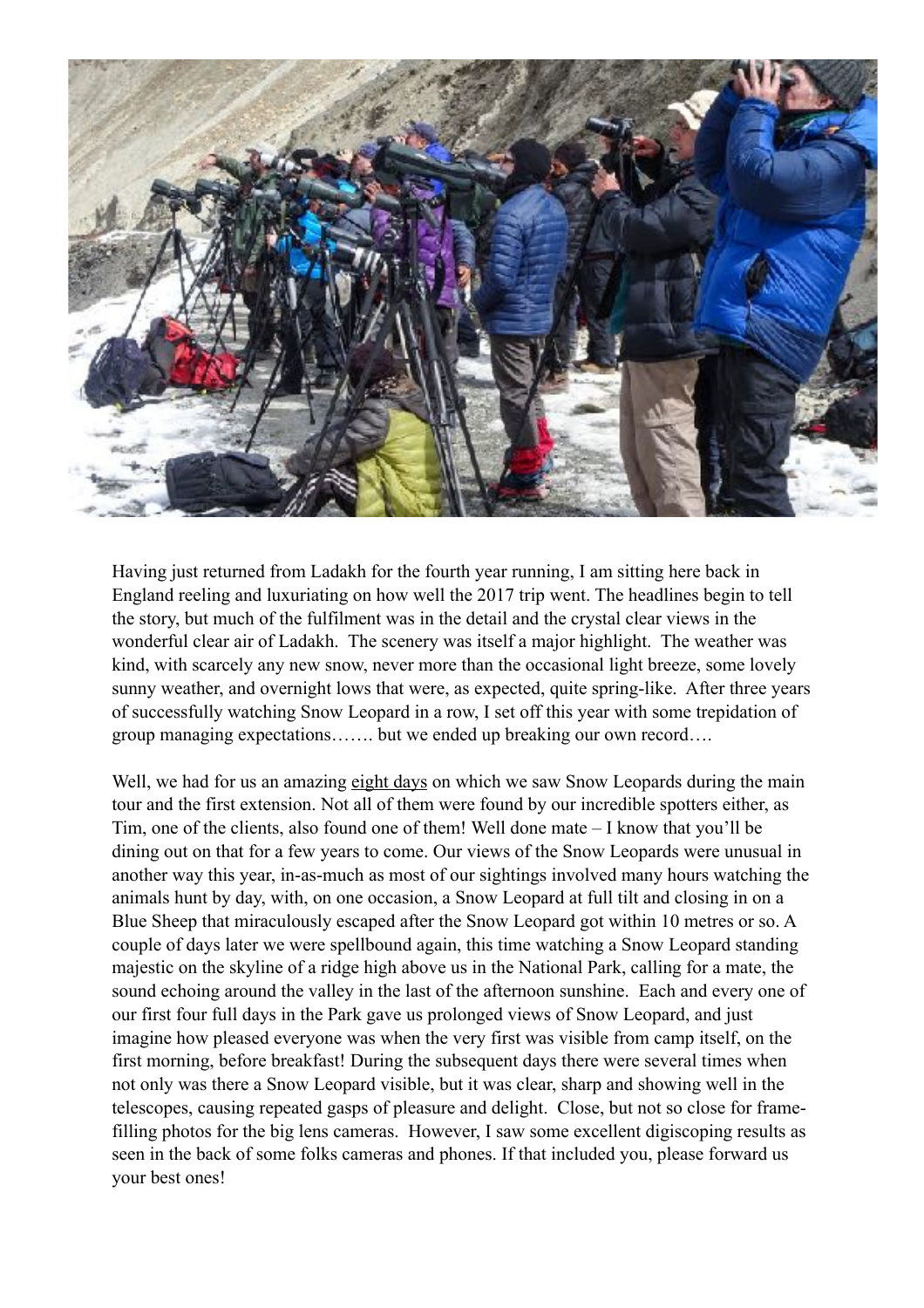The last few days of our time in the park were without any Snow Leopard sightings, and apparently that was the beginning of a multi-day 'drought', so next year will again run the trip with the same duration in order to ensure the best possible chance to repeat our Snow Leopard successes of every one of the past four years. Meanwhile, on the main part of the trip this year, we again saw a good cast of other mammals and some excellent birds. Blue Sheep were seen by the score, sometime offering very close views, and more than once fleeing in terror from a hunting Snow Leopard, moving at remarkable speed on precipitous slopes – well wouldn't you if you were in fear of being eaten? We had great, if brief views of Mountain Weasel on two occasions. This species was unusually hard to find this year. We enjoyed plenty of pika viewing too, sometimes at very close range whilst sitting and scanning for larger mammals. All of those seen on the main trip were apparently Large-eared Pikas. Midway through our time at camp there was a Lynx, unfortunately only seen by others whilst we were nearby, and then it or another was also seen the following day, further upvalley, but again only seen by others, so we did not repeat least year's success with this species. We saw Wolves again this year, with two of them showing pretty well on the main trip, rewarding those that had made the effort to head up into one of the higher valleys, the animals giving us prolonged scope views as they walked up a snowy ridge, pausing as they crested it before dropping out of sight into the adjacent valley. The folks who stayed lower were rewarded with another Snow Leopard sighting, close to camp! Later, on the first extension, on two occasions, single Wolves were seen, albeit far too briefly each time.

Woolly Hares were in very good numbers this year, and up-valley on the main tour we encountered several that were extremely confiding, offering everyone great photos. The good numbers of Woolly Hares was probably the reason that we saw so many eagles and vultures in that area too.

On the birding front we had many highlights, including truly fantastic views of Himalayan Snowcocks on the first afternoon in camp, as well as many further sightings, nearly all of which were considerably more distant. White-browed Tit-Warbler was another highlight bird again this year – as any bird with mauve plumage is bound to be, but I still so much prefer the old name, Stoliczka's Tit-Warbler. Wallcreepers were resident in the upper valley, but proved challenging to get good views of, whilst in the same area, new this year, were Eurasian Eagle Owls, mainly seen at dusk, but Tim did very well to find one in a daytime roost one afternoon. The Tit-Warblers proved hard to photograph, as usual, but the Himlayan Snowcocks, Tibetan Partridges and Chukars all provided great opportunities. The recently split Grey Tits were common enough, whilst flocks of black-faced (Blandford's) Mountain Finches were often found on the hillsides, with, occasionally, Tibetan Snowfinches accompanying them. The latter species was seen commonly and very well on the 2nd extension, where they were sometimes accompanied by the gorgeous looking Blanfords Snow -Finches on occasion. Both species of Choughs – Red-billed and Yellow-billed provided regular viewing opportunities, but perhaps amongst the most notable birds this year were the large raptors, in the best numbers we have ever encountered. It was not unusual to see more than 10 in the sky at once – comprising of, in descending order of abundance, Golden Eagles, Lammergeiers and Himalayan Griffon Vultures.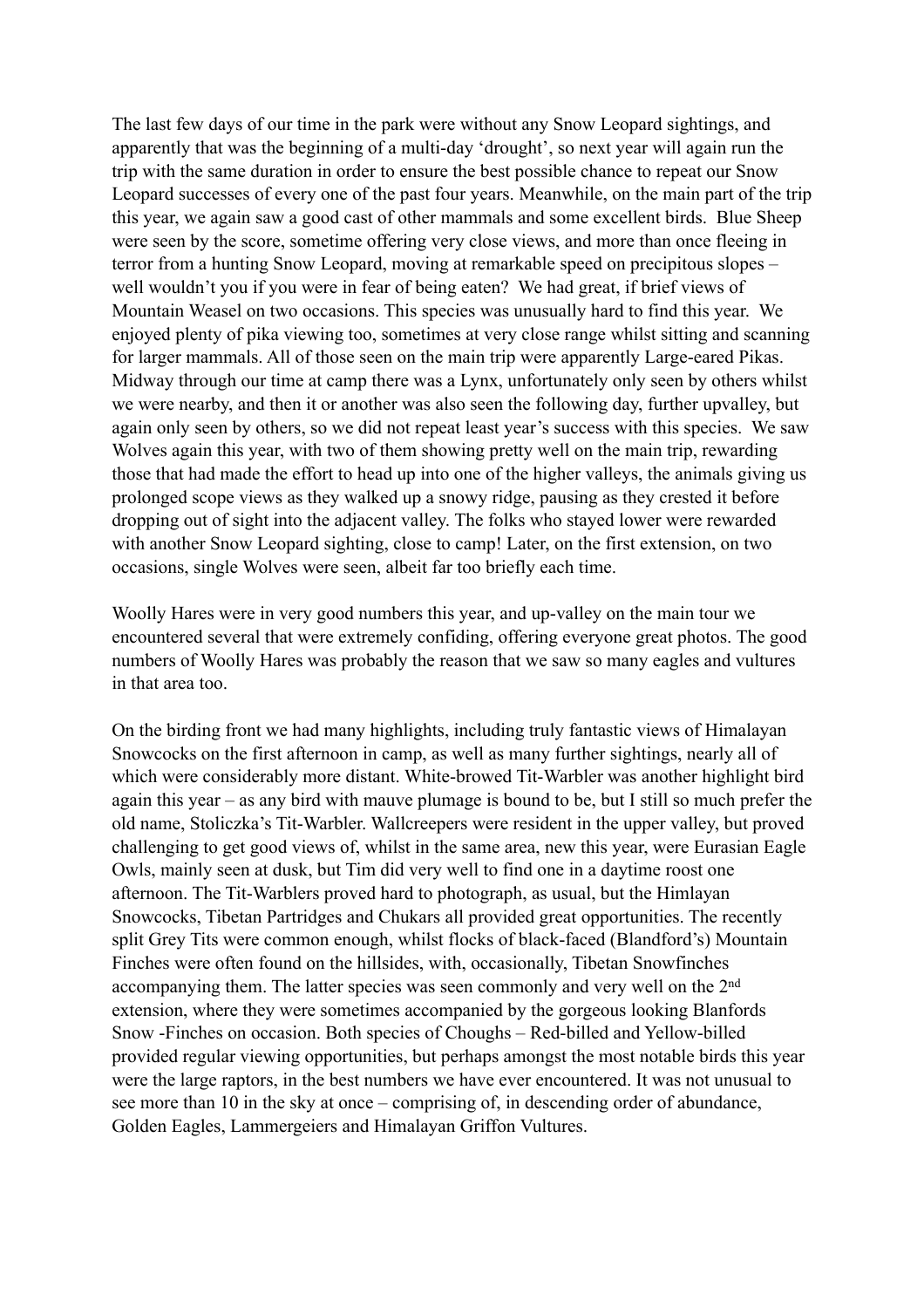Birding around Leh was good – we again enjoyed success with Ibisbills, Solitary Snipe, Wallcreeper, and this year, perhaps due to the higher-than-average snow cover, a lovely flock of Mongolian Finches as well as exceptional numbers of Black-throated Thrushes. Whitewinged Redstarts were as numerous as usual in the Indus valley, and we saw a couple of White-capped Redstarts. For the full species list see below.

New this year was the second extension – up onto the Tibetan Plateau to Tso Kar. Half the group came and they all proclaimed it a terrific success, well worth the long drive and the basic accommodation. The early part of the drive we drove up the valley of mighty Indus River, choked with ice, carving spectacular gorges through the mountains as it heads from the Tibetan plateau northwest towards Pakistan. Leaving the valley behind, we climbed up into the hills, and were soon thrilling to great wildlife. We paused to enjoy great views of Solitary Snipe, before being treated to excellent views of a couple of groups of Tibetan Snowcocks, scores of Dark-faced Mountain Finches, Tibetan Snowfinches, stunning views of a Tibetan Fox, and, naturally, yet more stunning scenery. We were almost the only vehicle on the road – well track, so we could stop at will whenever we wanted. We crested the pass, pausing briefly at the Tibetan prayer flags, before descending into the Tso Kar basin. Kiang (Tibetan Wild Ass) is a beautiful animal, and we saw plenty, often getting excellent views. They escape from danger by running, when they present an almost comical sight with heads raised high as they create clouds of dust in a spectacular landscape. We had daily sightings of Argali, the biggest of the wild sheep, and a major target of this extension. Several more Tibetan Foxes were seen, but alas no wolves which are sometimes to be found here. We saw several pikas, but only saw a couple well enough to tentatively identify them as Plateau Pika. The birds were a treat too, with major highlights including several groups of Tibetan Sandgrouse, which we obtained good views of some. Kudos to Chris for hearing the first of them as they flew high over our lodge early on the first morning. Hume's Groundpeckers were seen in several spots, and several group members voted them one of the best birds of the trip, as they jauntily bounced around, performing at very close range on occasion. At the lodge itself, we were treated to a constant display of Tibetan Snow-Finches, Horned Larks and Great Rosefinches, whilst our wonderful cook team worked hard to provide us with three, excellent hot meals every day. Perhaps even better was that with fewer people present, some laid claim to the spare hot water bottles, in order to have not one, but two. Beyond luxury!

Ruddy Shelduck in large numbers were one of the many highlights of the return drive, at the hot springs where we had seen 40 on the way in, there were now well over 400. Spring was truly on the way! Last looks at Kiang (enjoyable to the end) as well as Argali, plus we had great views of a Plateau Pika right next to the van, as well as two more Solitary Snipe, Wallcreeper, Eastern Black Redstart and White-bellied Dippers, all before we headed down the Indus valley to Leh. Back at our hotel that evening it was a tired but exhilarated group, that, in high spirits, said thank-you and good bye to the team that had done such a sterling job of providing so well for us throughout the trip, full of boundless energy and enthusiasm to help and guide us at every turn of the way. Personally, I can't wait to see all our local staff again next year, when, for the fourth consecutive year, we will head back to Ladakh, "In Search of Snow Leopards".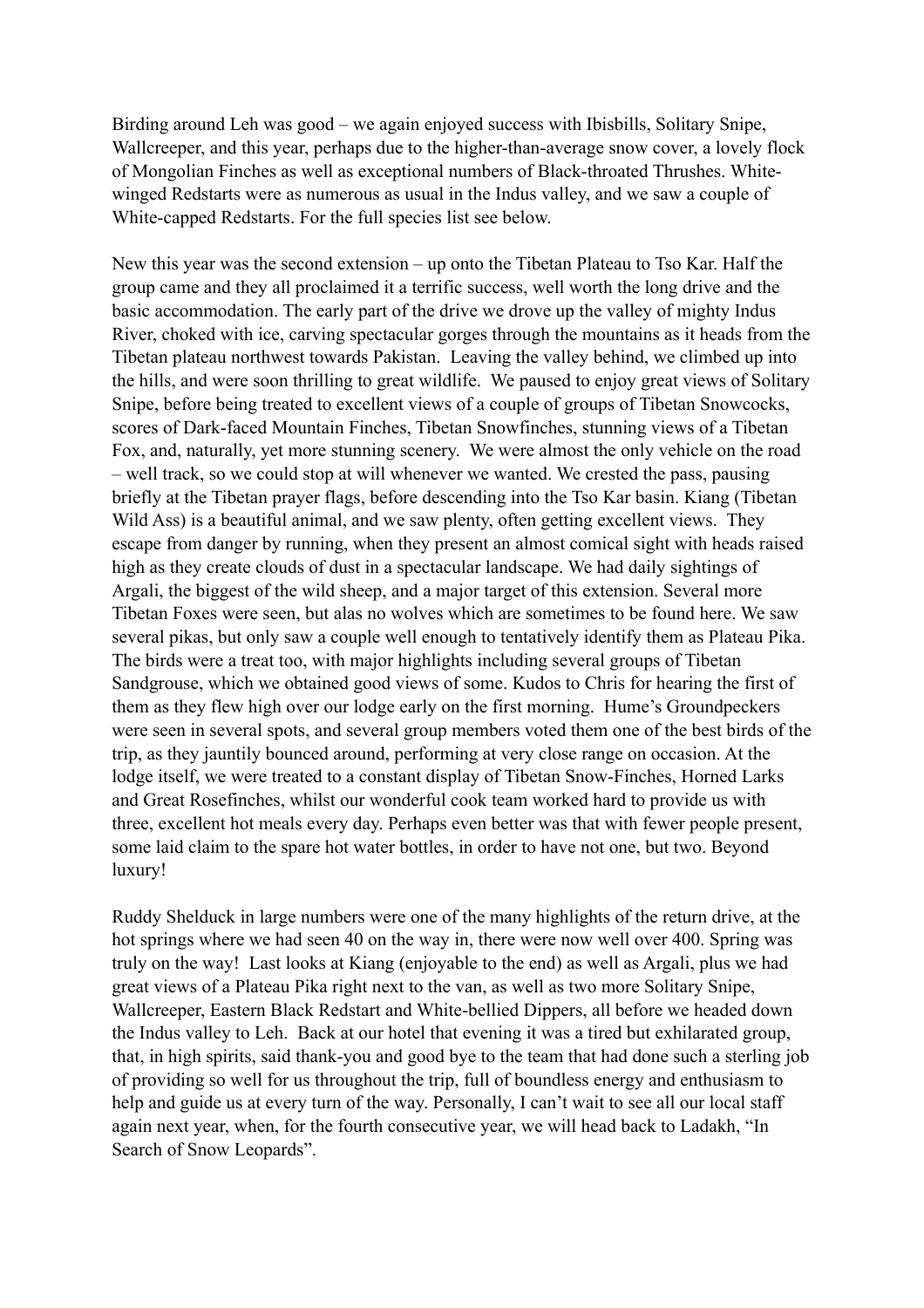## **SPECIES LIST**

Species recorded on 2017 WildWings "In Search of Snow Leopards" tour, including extensions

| 2017           | main     | Ext1 | Ext <sub>2</sub> | Common name                         | Scientific name          |
|----------------|----------|------|------------------|-------------------------------------|--------------------------|
|                |          |      |                  |                                     |                          |
| <b>Mammals</b> |          |      |                  |                                     |                          |
| X              | corpse   |      |                  | Stolizcka's<br><b>Mountain Vole</b> | Alticola stoliczkanus    |
| X              |          |      | X                | <b>Plateau Pika</b>                 | Ochotona curzoniae       |
|                |          |      |                  | Nubra Pika                          | Ochotona nubrica         |
|                |          |      |                  | Ladakh (Black-<br>lipped) Pika      | Ochotona ladacenis       |
| X              | X        |      |                  | Large-eared Pika                    | Ochotona macrotis        |
|                |          |      |                  | Royle's Pika                        | Ochotona roylei          |
| X              | X        | x    | X                | Pika spp                            | Ochotona spp             |
|                |          |      |                  | <b>Cape Hare</b>                    | Lepus capensis tibetanus |
| X              | X        | X    | X                | <b>Woolly Hare</b>                  | Lepus oiostolus          |
| [X]            | sbo      |      |                  | [Lynx]                              | Lynx lynx                |
| X              | <b>X</b> | x    |                  | <b>Snow Leopard</b>                 | Panthera uncia           |
| X              | <b>X</b> | x    |                  | Wolf                                | Canis lupus              |
| X              | x        | x    | X                | <b>Red Fox</b>                      | Vulpes vulpes            |
|                |          |      |                  | Beech (Stone)<br>Marten             | Martes foina             |
| $\mathsf{X}$   | <b>X</b> |      |                  | <b>Mountain Weasel</b>              | Mustela altaica          |
| X              |          |      | X                | Kiang (Tibetan<br>Wild Ass)         | Equus kiang              |
| X              |          | x    |                  | Asiatic (Siberian)<br><b>Ibex</b>   | Capra sibirica           |
| X              |          |      | X                | (Tibetan) Argali                    | Ovis aries hodgsoni      |
| X              | x        | X    |                  | <b>Ladakh Urial</b><br>(Red Sheep)  | Ovis vignei              |
| X              | X        |      | X                | <b>Blue Sheep</b><br>(Bharal)       | Pseudois nayaur          |
|                |          |      |                  |                                     |                          |
| <b>Birds</b>   |          |      |                  |                                     |                          |
| X              |          |      | X                | <b>Ruddy Shelduck</b>               | Tadorna ferruginea       |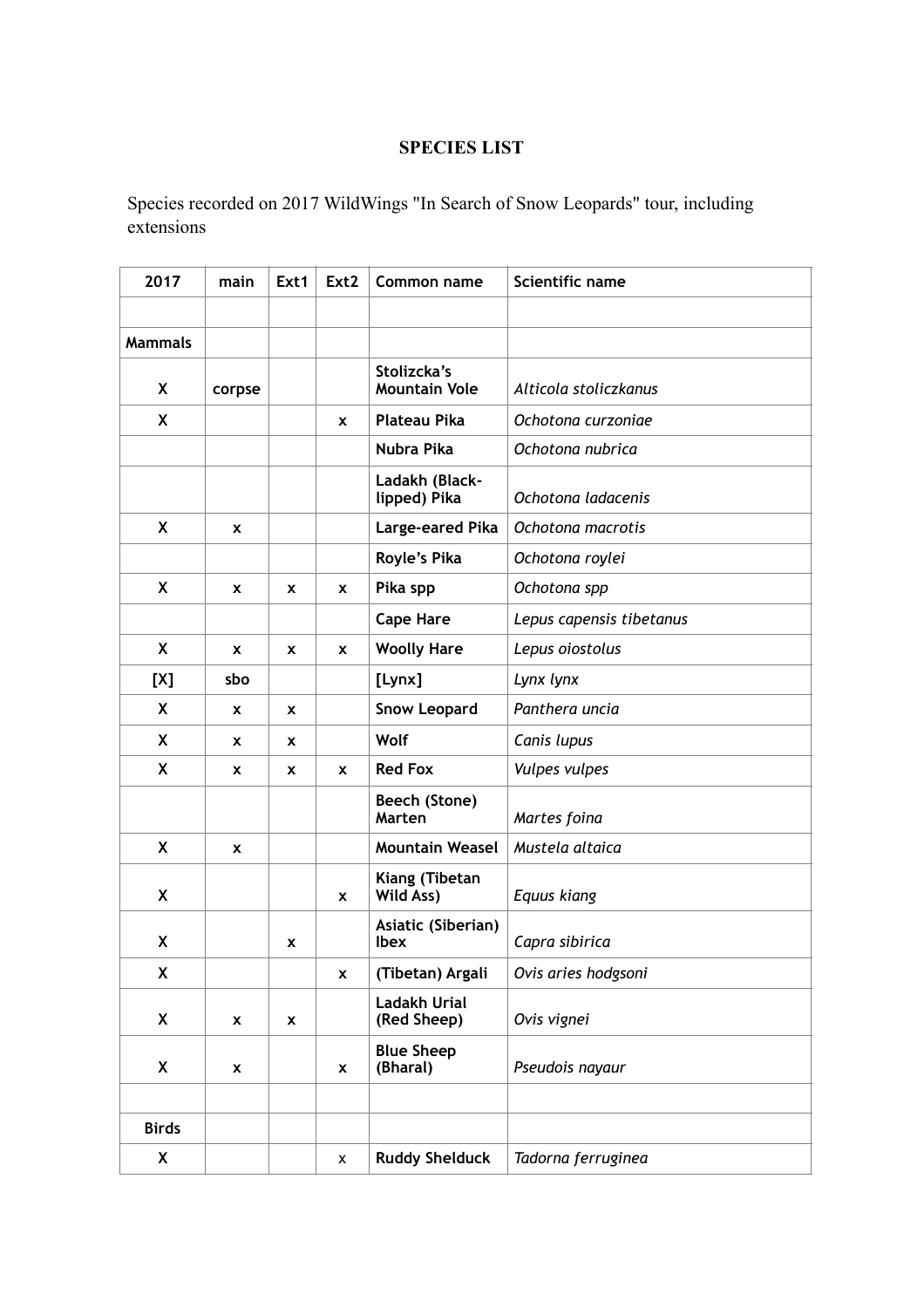| X | x |   |                     | Gadwall                              | Anas strepera                 |
|---|---|---|---------------------|--------------------------------------|-------------------------------|
| X |   | X | $\hat{\phantom{a}}$ | <b>Eurasian Wigeon</b>               | Anas penelope                 |
| X | x | x | x                   | Mallard                              | Anas platyrhynchos            |
| X | X | X | X                   | <b>Northern Pintail</b>              | Anas acuta                    |
| X | X | X | x                   | Green-winged<br>Teal (Eurasian)      | Anas crecca crecca/nimia      |
| X | X | x | x                   | Common<br>Merganser<br>(Goosander)   | Mergus merganser orientalis   |
| X | x | x | x                   | <b>Chukar</b>                        | Alectoris chukar              |
| X |   |   | x                   | <b>Tibetan</b><br><b>Snowcock</b>    | Tetraogallus tibetanus        |
| X | x | x |                     | Himalayan<br><b>Snowcock</b>         | Tetraogallus himalayensis     |
| X | x |   |                     | <b>Tibetan</b><br>Partridge          | Perdix hodgsoniae             |
| X | x |   |                     | <b>Great Cormorant</b>               | Phalacrocorax carbo           |
| X | X | X | x                   | <b>Great Egret</b><br>(Australasian) | Ardea alba modesta            |
| X | X | X | x                   | Lammergeier                          | Gypaetus barbatus             |
| X | x | x |                     | Himalayan<br><b>Griffon</b>          | Gyps himalayensis             |
| X | x | x | x                   | <b>Golden Eagle</b>                  | Aquila chrysaetos             |
| X | x | x |                     | <b>Eurasian</b><br>Sparrowhawk       | Accipiter nisus               |
| X | x |   |                     | <b>Black Kite</b>                    | Milvus migrans lineatus       |
| X |   |   | x                   | <b>Upland Buzzard</b>                | <b>Buteo hemilasius</b>       |
| X | X |   |                     | <b>Eurasian</b><br>Moorhen           | Gallinula chloropus chloropus |
| X | x | X | x                   | <b>Eurasian Coot</b>                 | Fulica atra                   |
| X | X |   |                     | <b>Ibisbill</b>                      | Ibidorhyncha struthersii      |
| X | X |   | x                   | <b>Solitary Snipe</b>                | Gallinago solitaria           |
| X | X |   | x                   | <b>Green Sandpiper</b>               | Tringa ochropus               |
| X | X |   |                     | Common<br>Greenshank                 | Tringa nebularia              |
| X | X |   | x                   | Common<br><b>Redshank</b>            | Tringa totanus                |
| X |   |   | x                   | <b>Tibetan</b><br>Sandgrouse         | Syrrhaptes tibetanus          |
| X | X | x | x                   | <b>Rock Pigeon</b>                   | Columba livia                 |
| X | x | x | x                   | <b>Hill Pigeon</b>                   | Columba rupestris             |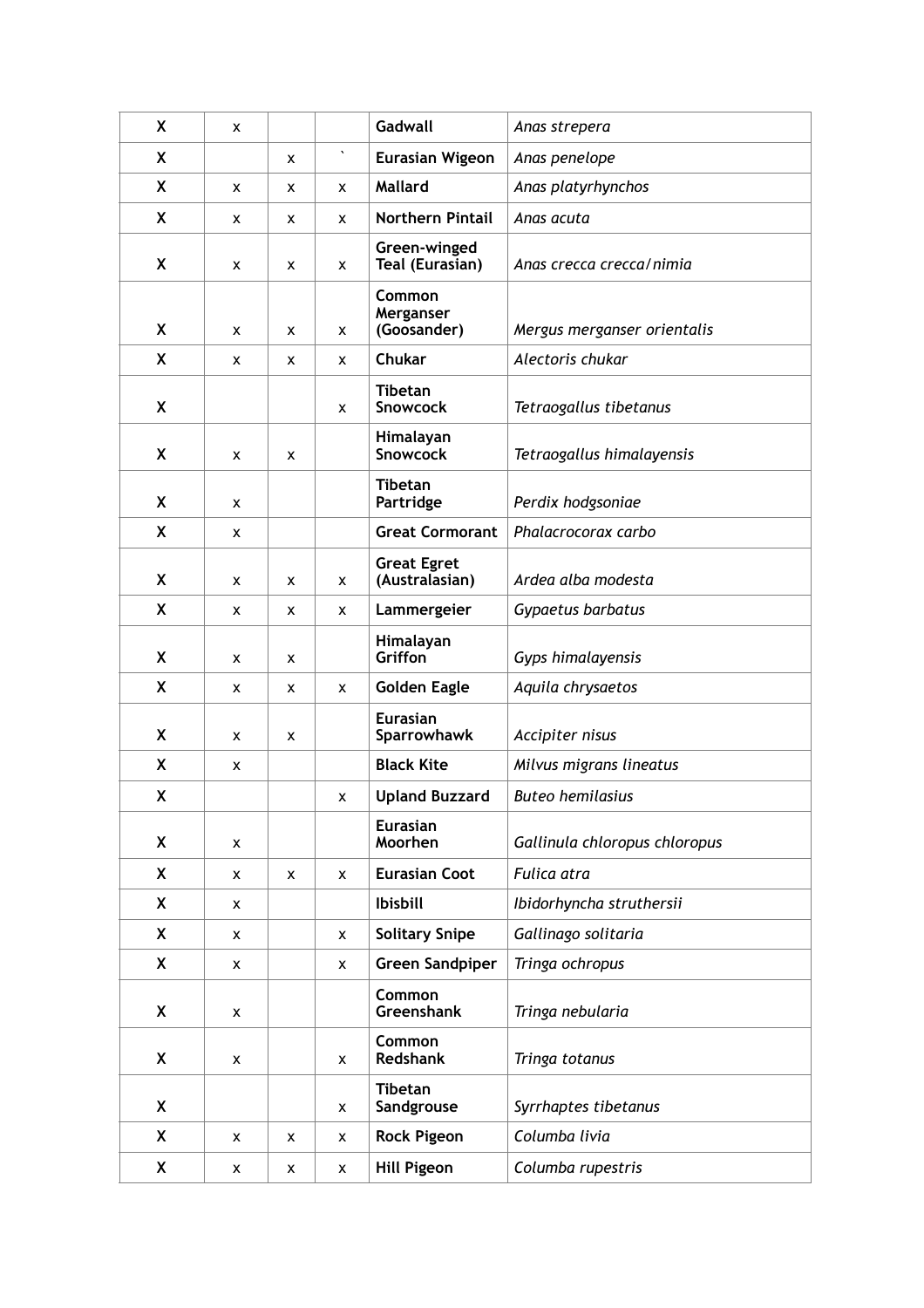| X            |   | X |   | <b>Snow Pigeon</b>                                   | Columba leuconota leuconota        |
|--------------|---|---|---|------------------------------------------------------|------------------------------------|
| X            | X |   |   | <b>Eurasian Eagle-</b><br>Owl                        | <b>Bubo bubo hemachalanus</b>      |
| X            |   |   | x | Little Owl                                           | Athene noctua ludlowi              |
| X            | x |   | x | <b>Eurasian Kestrel</b>                              | <b>Falco tinnunculus</b>           |
| X            |   |   | x | <b>Saker Falcon</b>                                  | Falco cherrug milvipes             |
| $\mathsf{X}$ | X | X | x | <b>Eurasian Magpie</b>                               | Pica pica                          |
| X            | x | x | x | <b>Red-billed</b><br>Chough                          | Pyrrhocorax pyrrhocorax            |
| X            | x | x |   | Yellow-billed<br>Chough                              | Pyrrhocorax graculus               |
| X            | x |   |   | <b>Carrion Crow</b>                                  | Corvus corone                      |
| X            |   |   | X | <b>Common Raven</b>                                  | Corvus corax                       |
| X            | X | x | X | <b>Horned Lark</b><br>(Tibetan)                      | Eremophila alpestris longirostris  |
| X            | X |   |   | Eurasian Skylark<br>(Asian)                          | Alauda arvensis dulcivox           |
| X            |   |   | X | <b>Ground Tit</b>                                    | Pseudopodoces humilis              |
| X            | x | x |   | <b>Cinereous Tit</b>                                 | Parus cinereus                     |
| X            | x |   |   | White-browed<br><b>Tit-Warbler</b>                   | Leptopoecile sophiae sophiae       |
| X            | X | x | x | Wallcreeper                                          | Tichodroma muraria                 |
| X            | x | x |   | <b>Eurasian Wren</b>                                 | Troglodytes troglodytes            |
| X            |   |   | x | White-throated<br><b>Dipper</b>                      | Cinclus cinclus                    |
| X            | X | x | x | <b>Brown Dipper</b>                                  | Cinclus pallasii                   |
| X            | X |   |   | <b>Blue Whistling-</b><br>Thrush (Yellow-<br>billed) | Myophonus caeruleus temminckii     |
| X            | x |   |   | White-capped<br><b>Redstart</b>                      | Phoenicurus leucocephalus          |
| X            | x | x | X | White-winged<br><b>Redstart</b>                      | Phoenicurus erythrogastrus         |
| X            |   |   | x | <b>Black Redstart</b><br>(Eastern)                   | Phoenicurus ochruros rufiventris   |
| X            | x | x | X | <b>Black-throated</b><br><b>Thrush</b>               | Turdus atrogularis                 |
| X            | х |   |   | European<br><b>Starling</b>                          | Sturnus vulgaris                   |
| X            | X | X | X | <b>Robin Accentor</b>                                | Prunella rubeculoides rubeculoides |
| X            | x | x |   | <b>Brown Accentor</b>                                | Prunella fulvescens fulvescens     |